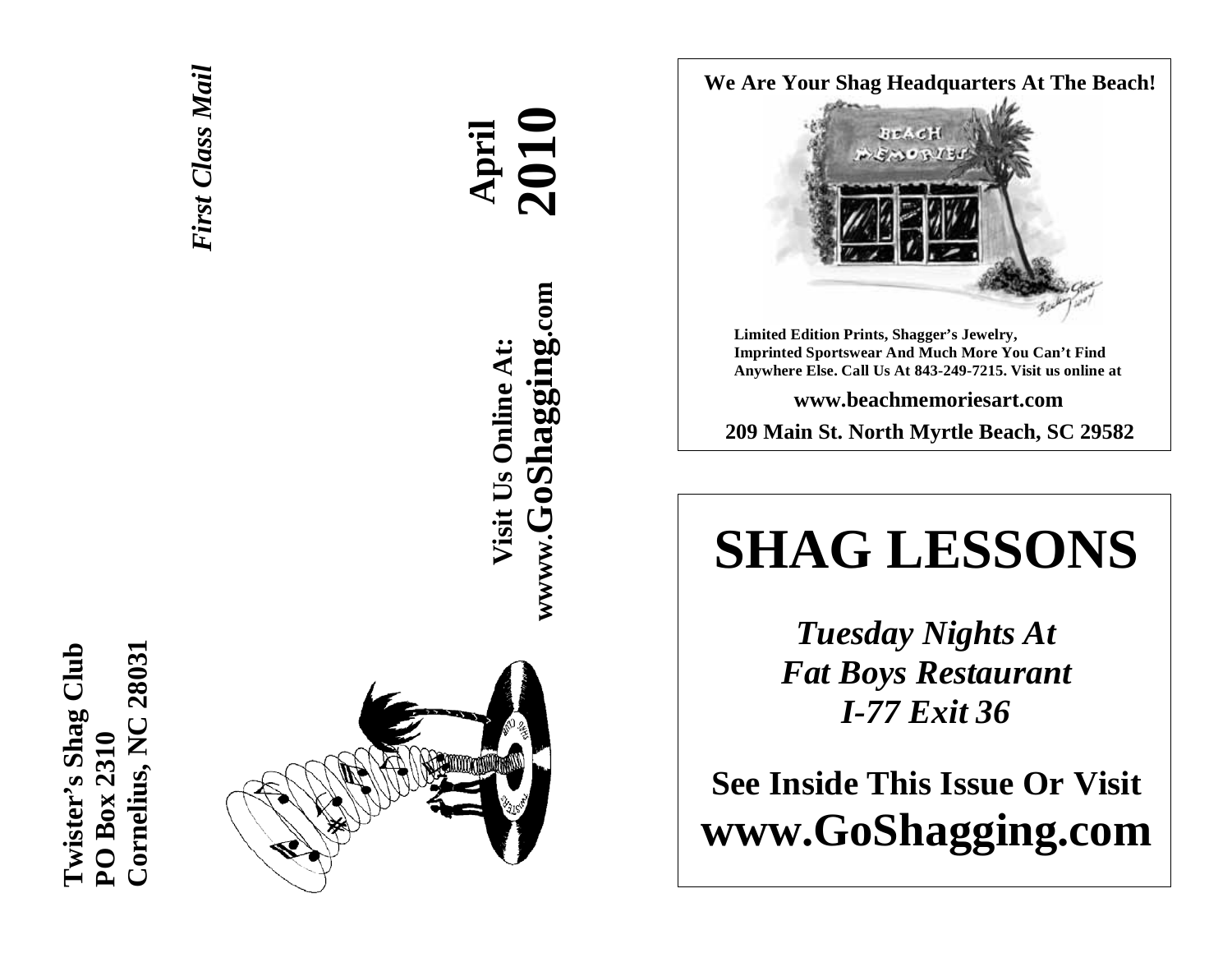## **Twister's Shag Club**

## **www.GoShagging.com**

**TSC@Goshagging.com 704-892-1114 or P.O Box 2310, Cornelius, NC 28031** 

### **OFFICERS**

| PRESIDENT----------------(704-658-1196)----------------Khris Sloop |  |
|--------------------------------------------------------------------|--|
|                                                                    |  |
|                                                                    |  |
|                                                                    |  |

#### **COMMITTEE CHAIRPEOPLE**

**Fall Cyclone: Mike Rink (704-892-1114) Lesson Nights: Nancy Massengill (704-483-7779) Meet And Greet: Susan Dahl (704-528-8005) Membership: Mike Rink (704-892-1114) Newsletter And Publicity: Mike Rink (704-892-1114) Article Assignments: Gil Algier (704-663-7098) New Member Spotlight: Wilma Laws (704-872-2651) Stamps And Labels: Lynn Bullard (704-873-4016) Photography: TBA Points: TBA Social: Phyllis Brown Sunshine: Richard Harrington (704-873-5776) Web Site: Mike Rink (704-892-1114)** 

**All info must be submitted by the 15th of the preceding month.** 

**Statements in this publication are directed to our members and should not be taken out of context by others. Also, opinions expressed by various authors may not reflect those of our club.** 

*You may re-use items in this publication as long as you credit TSC in your reprint and mail us a copy. (Use address on cover.)* 

## **The President's Letter**

Hello Fun Bunch,

I would like to say thank you again to all the past year's Board Members and congrats to the incoming ones. I have some big shoes to fill. When Teresa and I joined the club, Kathy Thompson was the President and of course the past two years it was Frankie. 'Nuff said! I hope I can do as good of a job as they did.

Make sure you listen to Mike's phone message (insert wayyyy too happy phone voice here) and read Walters' mid-week email each week. Upcoming events will be announced like the golf outing in May and possible dance spots. That's right! I said dance spots. We have been on the hunt and we may have a place or two that we can go to at least once a month on a Friday or Saturday until we can secure a full time Friday night somewhere. The one thing I miss badly is getting together every Friday night.

#### *News Flash: See info in this issue about our SOS Kickoff Party!*

Wow… SOS is almost here! Seems like mid-winter was just a month ago. I know most of you have your SOS membership cards. But if you don't and you are a newcomer to SOS, you will need one to get into the clubs. Please see our most favorite Treasurer (no disrespect to past Treasurers), Dean Melton to get yours.

You will not want to miss the Tea Parties both Saturdays or the party on Wednesday. Those parties start at five o'clock, regardless of location. There will also be a party on the first Sunday, and a golf outing that Thursday. Other pages in this issue for more info.

You only have until the next club meeting (4/6) to re-up with the club. If you have been putting it off, please get the application and money turned in immediately. You can mail it to the club (address on the cover) if necessary. But don't miss the 4/6 deadline.

Shag lessons are going well. If you are available to help (especially guys) we usually have more woman that need partners. So come on out when you can.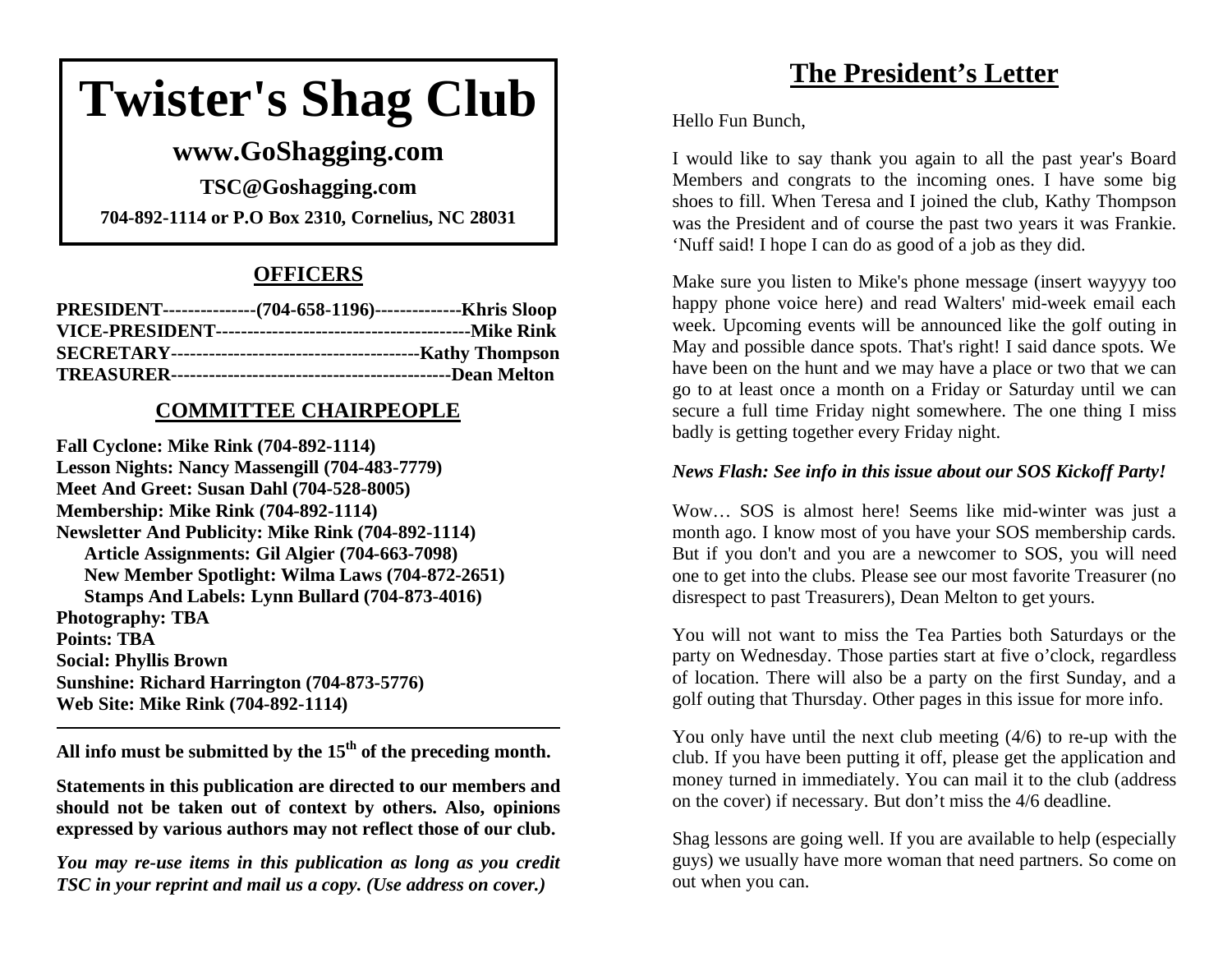With the start of the new club year, all chair positions are open. Please let me or one of the officers know if you are interested. We'll be filling all of those spots in the near future.

Teresa and I had a friend that lost her 22 year old son to cancer last year. To raise money for the Cancer Society, she sold black t-shirts with red letters that said "Live Awesome". I liked the slogan because I think that is what our club does year round! So having said that, I am going to end each of my letters with those words to remind us of how we should hopefully want to live. So…

Live Awesome!

Khris

## **Club Meeting And Membership News**

Our monthly meeting will be held on Tuesday, April  $6<sup>th</sup>$  at Fat Boys Restaurant (I-77, exit 36) in Mooresville. Come early to socialize and eat. The business meeting begins at 8:00pm. Deborah Ballard, Jo Herman, Robert Herman, Beth Wetherbee, Craig Wetherbee, and Molly Walker have submitted applications. Come meet them!

The treasure chest may be waiting for you if your name is called, too! Marcia Long missed \$141 last month. So the Treasure Chest will be huge this time. Don't miss out on your chance to win cash.

**Buy your SOS Membership Card from TSC and save. You need a 2010 Membership Card for both the spring and fall SOS events.** 

**SOS Membership Cards are also good for discounts at some area businesses throughout the year. Use them whenever you are at the beach!** 

**TSC members save \$10 on their cards and can save \$5 on memberships bought for non-members.** 

## **SOS Kickoff Party At …** *A New Location!*

Don't miss the fun on Saturday, April  $10<sup>th</sup>$ . That's the date for our big SOS Kickoff party before many of us head to the beach.

The event will start at 8pm and will be held at Miciah's in Mooresville. Clyde Waller will DJ, and there will be no cover charge for that night (only) so we expect a great crowd.

This event will be an opportunity for you to try out a new location, and for the staff at Miciah's to learn more about our shag club. It should be an awesome event for all of us.

Inside Miciah's there are several large booths that will hold six people, each. There are a fair number of tables, and plenty of stools along their big, nice bar. You may even recognize one of the bartenders (Shannon from the old Lews/Hideaway Lounge).

Head out back and you will find a nice, covered outdoor area with plenty of seating. It should be great for warm weather. But there is also a fireplace out there for the cooler times.

Miciah's hasn't opened their kitchen, yet, but chips and salsa or other munchies are available. There may also be some special food just for that night, courtesy of Twister's Shag Club.

Drinks are good and beverage prices are very reasonable.

Miciah's is located just east of I-77, exit 33. From the interstate, go east and turn right at the little entrance into the strip center immediately after the curve in the road (across the street from Jeffrey's and McDonalds).

If you miss it, continue for another 100 yards and turn right at that first stoplight onto Medical Park Road. (There is a First Citizen's bank on that corner.) Then make another right into the parking lot.

It's time to party. Come out and invite a friend to join in the fun.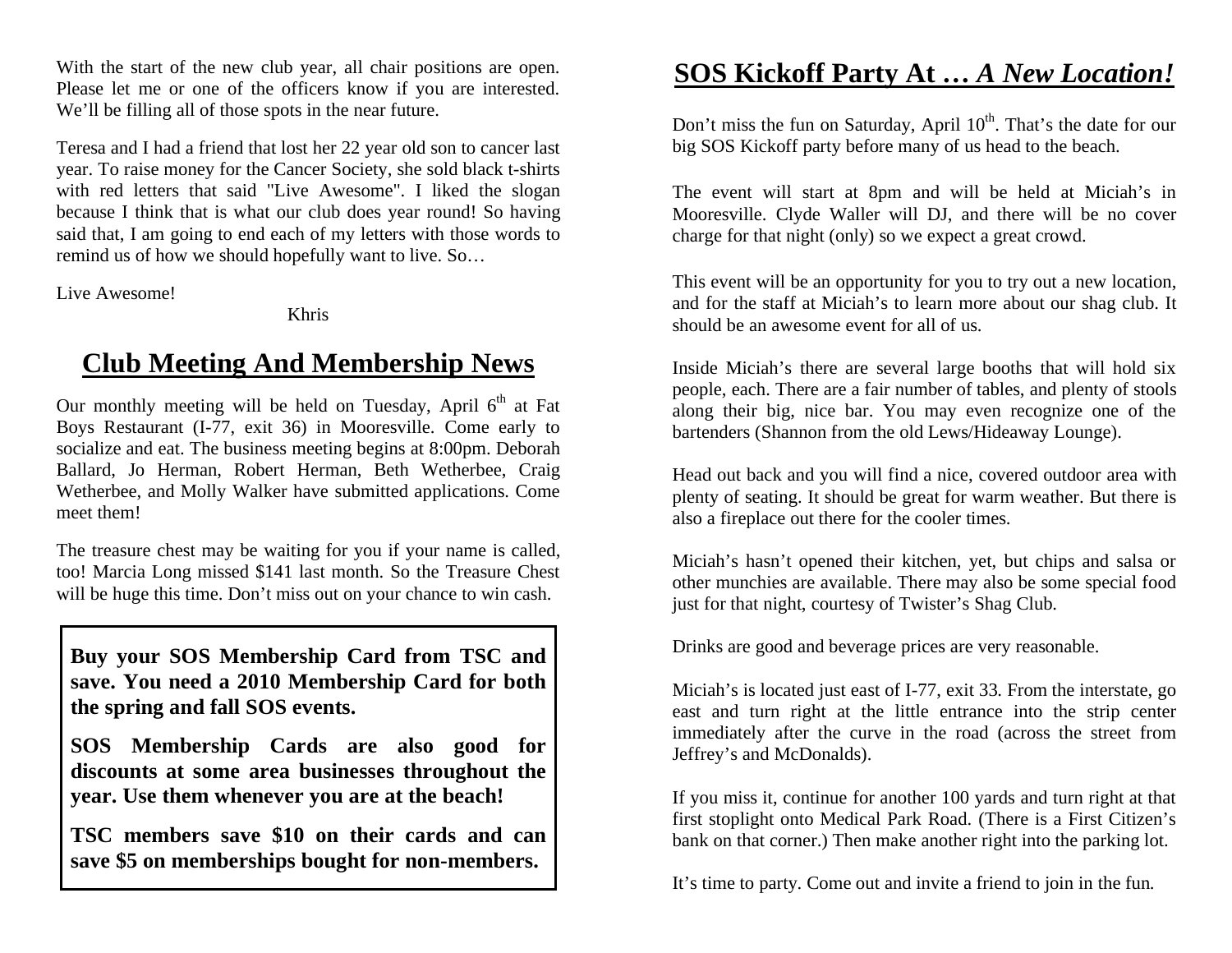## **The Future Is Bright For TSC**

The 19+ year history of TSC is full of accomplishments, innovations, outstanding support of the ACSC and SOS, terrific promotion and perpetuation of shag music and shag dancing, and an unwavering dedication to "be the best it can be". But just how did TSC get to this point and why has it prospered over the years?

Simply put, TSC has been blessed to have great members with an enormous amount of talent and enthusiasm that have contributed their time and effort to ensure the success of the club. Furthermore, each year TSC's officers have pushed the club forward and upward toward new and greater heights. As a result of this combination of efforts, TSC has also been able to give more back to its membership than most any club of any type.

The new Board recently had their first meeting and talked about ideas that could make the club even better in 2010. Here are a few of the things that were discussed, and plans that are being made:

#### 1. Dedication To Fun.

We are known as "The Fun Bunch" for good reason. We have had always had fun wherever we went, no matter what we were doing, and regardless of who else was there at the time. But the last two years have been exceptionally challenging because our club hasn't had a consistent place to dance every week. The club continues to search out and explore options for a new "home". In the mean time, TSC members should expect to enjoy:

> A. More "posse trips". Years ago Walter Smith named these adventures. He sent out emails about opportunities for members to gather at small events hosted by other area clubs. It is about time to round 'em up and do it again.

> B. At least one planned activity per month. We need to be getting together on a more regular basis. In addition to our normal dances, we haven't had a wine tasting and party, theme party, or other unique event in a while. Let's do it!

In the past, we have had the most fun when we have done things together… in groups large or small. Let's all work on doing more, and interacting more with our fellow members in 2010. That will undoubtedly result in more fun for "The Fun Bunch".

#### 2. Improving Our Web Site.

We have a good web site, but we can have a better one that offers more to our members and guests. Clay, John, Mike and other volunteers will be looking at potential changes to GoShagging.com in the near future. Your input on this would be greatly appreciated.

3. Re-Evaluating The Membership Reward Or "Point System".

The system that TSC originally planned years ago has evolved into a complicated, time-consuming, bookkeeping nightmare that is very difficult for the Board to manage. It's also somewhat confusing for our members. Discussions have begun about ways to implement a much more simple, easy to understand plan that could still be able to offer some benefits to those who support our club.

4. The Best Yearly Party You Can Imagine.

We hosted an awesome Fall Cyclone last November, and then hosted one of the best ACSC Winter Workshops ever back in February. All TSC members deserve a big pat on the back for those accomplishments. No one does parties better!

The next Cyclone will be our  $20<sup>th</sup>$  annual party. That's a milestone that very few clubs have achieved! And even though November is a long way off, TSC needs a few folks to go ahead and put their heads together to come up with some ideas that could help make our anniversary party even more special. Got any ideas?

The future is bright. 2010 has the potential to be a great year for our club, and all of your officers are excited about the opportunities we have. But they can't do it without you. So please share your input, ideas and support with them, soon. Then, we can work together to have even more fun this year!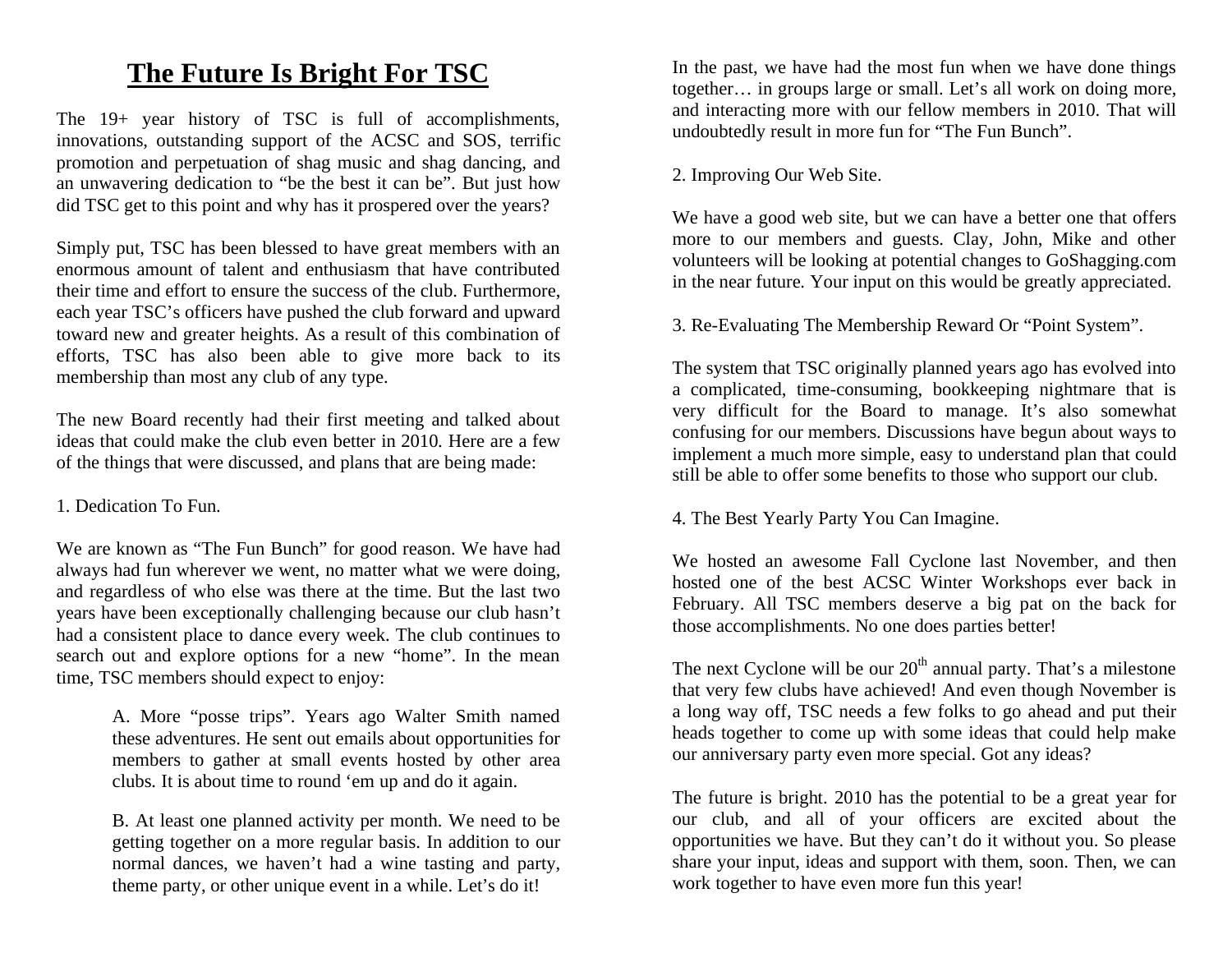## **What's Happening In The Shag World (GoShagging.com Has More Items And Details)**

**April 6: Twister's Shag Club meeting at Fat Boys. Come eat and socialize at 7pm. The business meeting will start at 8pm.** 

**April 10: SOS Kickoff Party at Miciah's in Mooresville, just east of I-77, exit 33. DJ Clyde Waller. Light munchies included. See article in this issue for more information.** 

#### **April 16-25: Spring SOS at North Myrtle Beach, SC**

May 8th: Gaston Shaggers Monthly Party. \$6. DJ Betty Brown. BYOB. 704-827-1770 or patsyfuller@carolina.rr.com for info.

May 14, 15: Mountain Boogie Walk hosted by Beckley Shag Club. \$55. DJs Ed Timberlake and John Smith. 304-228-9938 or cwcline@suddenlink.net or flyer in this issue for more info.

#### **May 22: Golf outing and cookout hosted by TSC. Details TBA.**

June 26th.: Birthday Bash hosted by Boppers Shag Club.

#### **July 9-11: ACSC Summer Workshop in Fayetteville, NC**

#### **July 15-18: Junior SOS at North Myrtle Beach, SC**

July 23-25: Sparkle City Celebration hosted by the R&B Shag Club in Spartanburg, SC. \$60. DJs David Graham, Jack Moore, & Billy Waldrep. 864-583-4656 or drakepg@aol.com for more info.

Aug 6, 7: Conneaut Lake Beach Bash hosted by PAJC. \$60. DJs Wilkie Whaley & Mike Rink. Free meals. Historic theme park & more. 412-551-0830 or pajitterbugclub@aol.com for more info.

Aug 6, 7: Sand Flea Reunion hosted by Carolina Shag Club. \$45. DJs John Wilson, Jack Moore, Billy Waldrep, Butch Metcalf, John Campbell, Terry Hopper and Nick Columbus. jrcoley@charter.net or 864-915-9851 or http://carolinashagclub.com for more info.

Aug 7: Flashback Party hosted by the Charlotte Shag Club. www.charlotteshagclub.com for more info.

Aug 19-21: Shag Tracks hosted by Choo Choo Shag Club in Chattanooga. \$60. DJs Tootie Brown, Jesse Griffin, David Sessoms, Mike Hall & Ken Hughes. 423-334-2882 or rmkellar@aol.com or www.choochooshagclub.com.

#### **Sept 17-26: Fall SOS at North Myrtle Beach, SC**

October 15-17: Geechee Blast hosted by Charleston Shag Club. DJs John Wilson, Chuck Clodfelter, Betty Brown, and Walter Upchurch. \$60. 843-572-9994 or elupchurch@comcast.net

October 22-23: Fall Bash hosted by: Mountain Empire Shag Society \$45. DJs Billy Waldrep & Eddie Teeter. 423-753-5909 or notime2@yahoo.com or www.messdance.com

October 30: Multi-Club Halloween Party hosted by the Charlotte Shag Club. www.charlotteshagclub.com for more info.

**Nov 5-7: Twentieth Annual Fall Cyclone Party hosted by Twister's Shag Club. Don't miss the anniversary year of this CBMA award winning party. Details announced by early July.** 

**Dec 31: New Year's Eve Party Hosted By Twister's Shag Club.** 

## **Get Your 2010-2011 Calendar**

**You asked for it, and as usual, TSC has responded. We've put together another nice calendar that you can hang or file for future reference. The calendar shows club meeting nights, when new shag lessons start, when TSC is offering special "one-night" classes, newsletter deadlines, and more.** 

**Proposed TSC party dates as well as known dates of several other clubs' major parties are shown. Of course, SOS, Mid-Winter and the ACSC Workshop dates are also highlighted. The calendar even shows all Federal holidays.** 

**Calendars will be given out at the club meeting on April 6th.**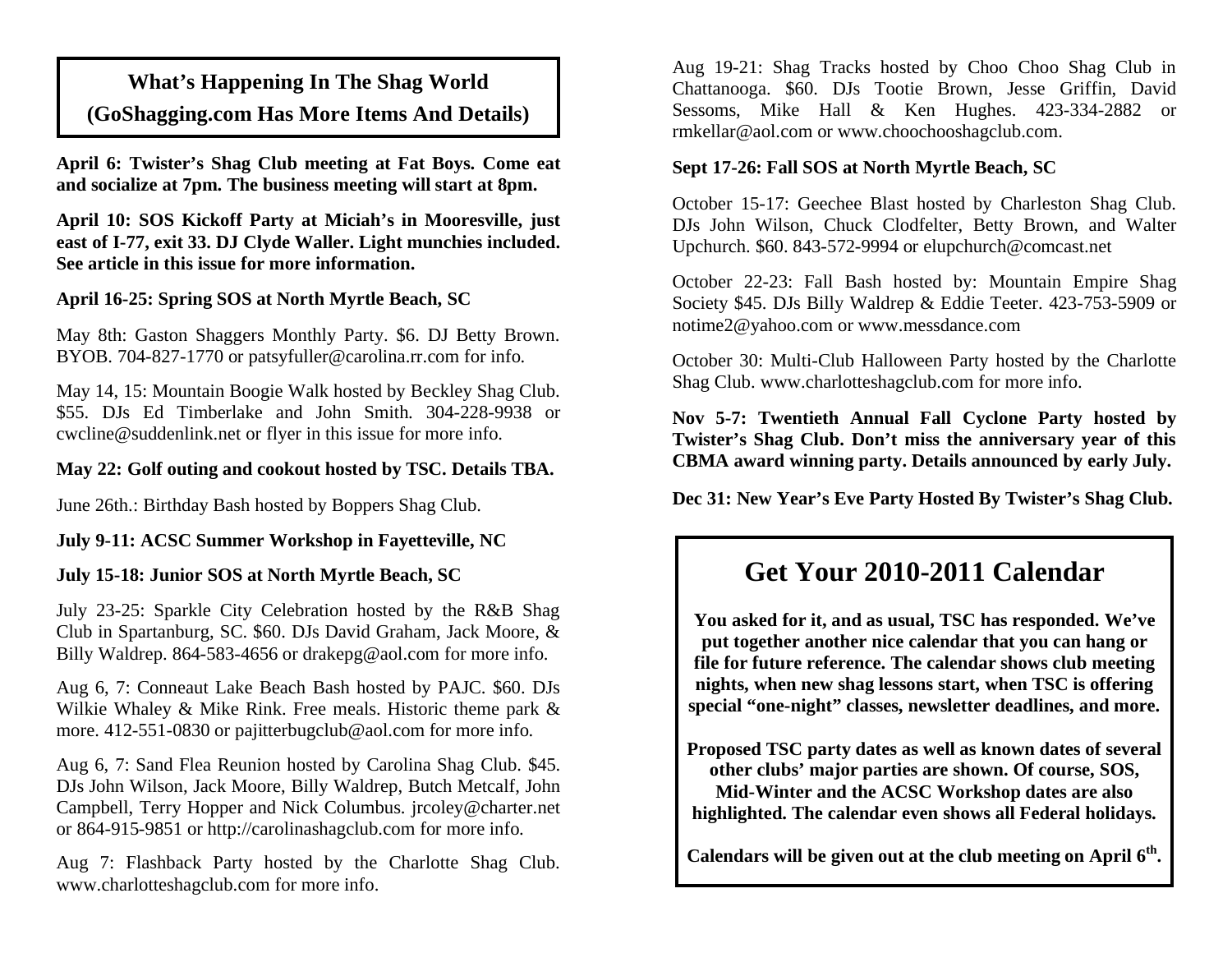### **The Buzz From The Beach**

By Peggy Cavin

As I thumbed through a recent issue of the North Myrtle Beach Times newspaper, the thought occurred to me that our members might be interested in what is going on at our "second home", North Myrtle Beach in addition to things related to the SOS events.

I decided to write the first article for what I hope will become a regular column. Most of the information here was in the recent issue of the newspaper I was reading. But I hope you will send in something next month about anything related to O.D. including your favorite place to shop, to eat or to party. Most anyone who has been to the beach, or has a place there can share something!

**SOS.** The most important bit of information this coming month is the gathering of shaggers in NMB April 16–25, 2010. Great music, great DJ's, the best clubs and all within walking distance of each other. The best ten days are spent with friends as we welcome the beginning of spring with (hopefully) warm weather and lots of sunshine. You can purchase SOS membership cards from our club before you go (at a big savings) or at any SOS participating club at the beach. The yearly SOS Parade will be on Saturday, April  $24^{\text{th}}$ .

The SOS Carefree Times should be out in all the clubs when you get there, so pick one up when you get to the beach.

**Harley-Davidson Gathering**. A recent issue of our newsletter mentioned that the Harley-Davidson group might be coming to Ocean Drive. Harold Worley and Mark Lazarus have been working on this plan since last summer.

Many areas businesses agreed that it would be a good thing to have 10,000 bikers bringing the town more revenue in this slow economy. But how would the event affect the town itself? Some residents felt that the bikers would be a problem. Last week the city circulated a flyer stating that all local rules would be enforced during any gathering in the city. The flyer gave some of the bikers the impression they were not really welcome.

Up until recently, everything was on go and it appeared that the bikers would be gathering at NMB this May. But it was announced last week that the bikers are not coming to NMB. They will be looking elsewhere for a place to gather.

The cities of New Orleans and Ocean City, MD were also in the running with North Myrtle Beach and may eventually be chosen. The bikers have also been invited to come to Shallotte, NC.

**O.D. Pavilion Amusement Park**. Harold Worley stated that the O. D. Pavilion Amusement Park will set up this summer in June instead of on Memorial Day as had been planned. Also, the parking lot will not be paved as previously planned.

**A Circus.** The Cole Bros. Circus of the Stars will be at the former Myrtle Beach Square Mall beginning April 4, running through April 7 with two shows daily. For more info, call 800-796-5672.

**City of NMB Business Licenses**. It is time for those of you who own places at the beach and rent them to renew your business licenses. License payments are due on or before April 30, 2010. Renewal applications were mailed out on 3/17/2010. Penalties are 5% per month beginning May 1, 2010. Get those forms in ASAP.

**Spring Break at OD.** Where were those spring breakers? It was reported that there were smaller crowds this year. The economy has prevented the usual crowds from hitting the beaches, soaking up sun and partying late into the night.

**Beach Weather**. This week, the weather has been sunny and in the 60's and 70's. With SOS three weeks away, the weather should be even better. Here's hoping the parade has a sunny, warm day for us to show off our club entries. I'm looking forward to it this year.

**Do you have an SOS memory to share? If not, you should have one when you get back from the beach. Share it with your fellow members. We want to hear from you.**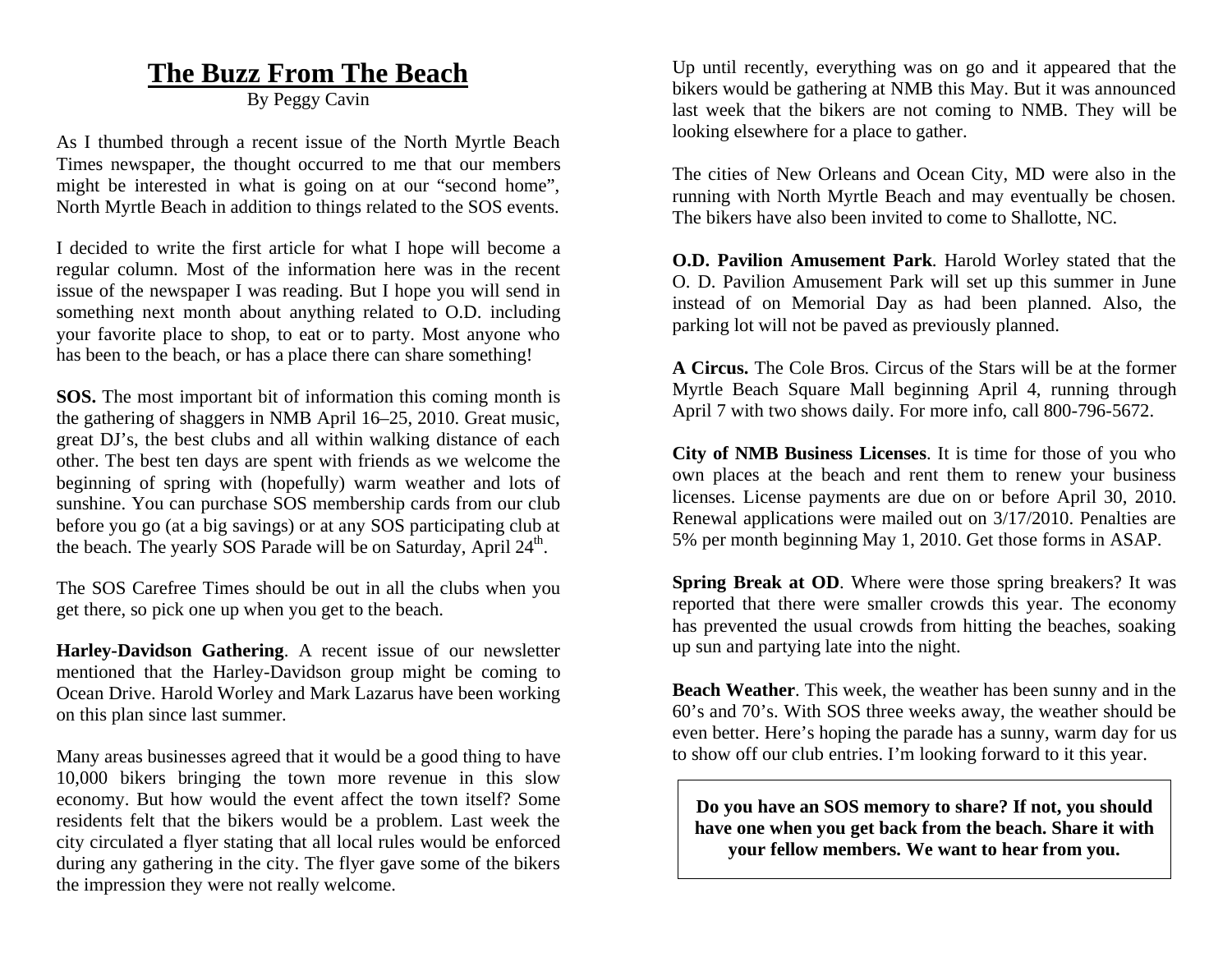## **TSC Makes It Easy To Enjoy SOS**

Your shag club has scheduled a great group of activities for members and guests to enjoy while at SOS.

Whether you are coming the first weekend, the second weekend, or you are going to be staying the whole time, there will be plenty of opportunities to have fun with your fellow members and get to know some of them better.

Your club wants to see you at each one of the various events. Come ready to have fun! A good time will be had by all!

*Please try to wear a TSC hat, visor or button, or a TSC or Cyclone shirt at these events. We want our "team" to be seen as a group whenever we are gathering for a party in one of the lounges. If you need TSC apparel, see Frances Smith or call her at 704-662-9864.* 

Remember, your SOS membership card will get you a discount at many restaurants and stores at the beach. When you are paying your bill, ask if they offer an SOS discount! You can save \$\$\$.

If you don't have your SOS membership card, you can get yours at the April meeting. (You will get a significant discount by getting your membership from TSC before you get to the beach.) See Dean Melton or call her at 704-262-7616 if you need to make arrangements to get a membership card!

On the following page, we've put together a brief overview of TSC related activities. It should give you a good idea of our plans.

We've also researched and documented which DJ's will be playing in each of the lounges during the week, just for you. No one else gives you all of this information on a single piece of paper!

Keep this newsletter handy, or tear out the centerfold page and carry it with you so you will know what is going on, and what DJ's are playing in each lounge. If you or your friends need another copy, they can get one from our web site www.goshagging.com

- **Saturday, April 17: Fat Harold's Back Deck at 5pm.** It's our first Tea Party of the week. (For new members, that's Long Island Iced Tea.) We'll have food, too. Long-time friend Judy Collins will be our DJ. Come ready to party. It's only \$2 for members and \$10 for guests.
- **Sunday, April 18<sup>th</sup>: Pirate's Cove at 4pm.** It's an "Appreciation" Party" for the Pirate's Cove and Beach Memories. Milford and Becky have been great supporters of TSC for each of our 19 years, and they always support our Fall Cyclone. Come out and show some support for Milford and Becky at the Cove and have some fun with "The Fun Bunch".
- **Wednesday, April 21. Ducks Too (Ducks Café) at 5pm.** We're having a beer and wine party. Great munchies will be included. Music will be played by DJ's Mike Rink and Eddie Teeter. Don't miss out. It's only \$2 for members and \$10 for guests.
- **Thursday, April 22. East Port Golf Course at 10:30am.** (900 U.S. 17, Little River, SC) Come have fun at a captain's choice golf outing for members and guests. Cost is only \$35. They are also offering our group specials on canned beer. The tee time is 11am, so please be there by 10:30 so we can pick teams, etc. We want men *and* women to play. Join the fun!
- **Saturday, April 24. Be at the staging area at 11am for the Spring Parade!** (Near Kroger and the Barefoot Community Church building on Main Street.) The Fun Bunch has a "club vehicle" entry that will hold about 50 of our members. PLEASE wear a red or white TSC dress shirt, or T-Shirt. We'll do some last minute decorating. Then we roll at 1pm.
- **Saturday, April 24. O.D. Beach Club at 5pm.** It's another Tea Party and it's our biggest gathering of the week. There will be great food! Come early or risk missing out.
- **Sunday, Sept 25: Fat Harold's Back Deck at 8pm.** For those lucky enough to still be there, we will have our normal Bob Rea "I'm not leaving SOS and you can't make me" party. This event never fails to create some special memories.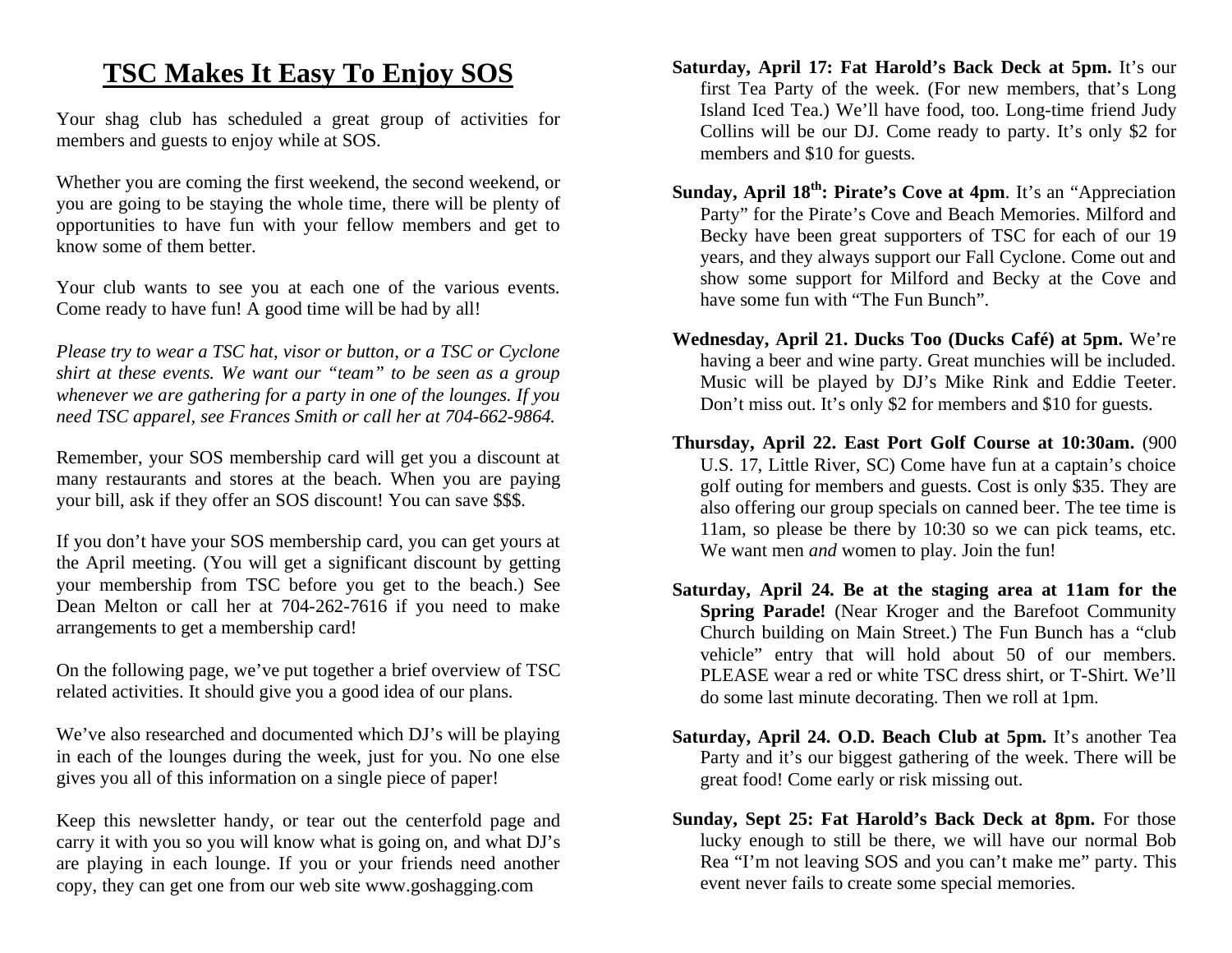| Dennis<br>Wed 12-5<br>Wed 5-9 | Ĵ               | O.D. Café        | Harolds | Harolds          | Ducks              | Ducks Café           | Pirate's            | G.D.                  | <b>Blvd Grill</b>    |
|-------------------------------|-----------------|------------------|---------|------------------|--------------------|----------------------|---------------------|-----------------------|----------------------|
|                               |                 | Smoke-Free       |         | (Back)           |                    |                      | Cove                | Arcade                |                      |
|                               |                 | ×                | Ğ       | Joey             | Eddie Teeter       | Joanne               | Dick                |                       | Clyde Waller         |
|                               | Brumble         |                  | Bass    | Warren           | <b>Bill Harper</b> | Johnson              | Hamrick             | Butch<br>Metcalf      | Tootie Brown         |
|                               | Jim             | Gerry            | Jack    | Jerry            | Larry              | Mike Rink            | Chuck               | Mike                  | Betty                |
|                               | Rose            | Holland          | Moore   | Munson           | Edwards            | Eddie Teeter         | <b>Nodfelter</b>    | Harding               | Brown                |
|                               | Wilkie          | Roy              | Milton  | Gene             | J. Smith &         | Butch                | John                | Larry                 | Clyde                |
| Wed 9-C                       | Whaley          | <b>Childress</b> | White   | Sistare          | E. Timberlake      | Metcalf              | Wilson              | Calhoun               | Waller               |
|                               | Jack            | ×                | Gary    | Roy<br>Childress | Mike               | David Sessoms        | Chuck               | Butch                 | Joanne Johnson       |
| Thur 12-5                     | Moore           |                  | Bass    |                  | Brantley           | Eddie Anderson       | Clodfelter          | Metcalf               | Betty Brown          |
|                               | Frank           | Rodney           | David   |                  | Jessie             |                      | Terry               | Murl                  | John Campbell        |
| Thur 5-9                      | Price           | Still            | Harris  | Jay<br>Nelms     | Griffin            | Craig<br>Jennings    | Hopper              | Augustine             | & Kitty Earles       |
| Thur 9-C                      | Betty           | Gene             | Larmy   | Jimmy            | J. Smith &         | Butch                | D. Hamrick          | Tommy                 | Eddie                |
|                               | Brown           | Sistare          | Elmore  | Bufkin           | E. Timberlake      | Metcalf              | W. Upchurch         | Samole                | Anderson             |
| Fri 12-5                      | Gerry           | ×                | Gary    | Pat              | Craig              | Stone / Teeter       | Terry               | Mike                  | <b>Bill Mason</b>    |
|                               | Holland         |                  | Bass    | Patterson        | Jennings           | Walt Knabb           | Hopper              | Swords                | <b>Butch Metcalf</b> |
| Fri <sub>5-9</sub>            | Joanne          | Farrell          | Jimmy   | David            | Billy              | Eddie                | Murl &<br>Walter U. |                       |                      |
|                               | lohnson         | Watts            | Bufkin  | Harris           | Waldrep            | Anderson             |                     |                       | Betty<br>Brown       |
| Fri 9-C                       | Wilkie          | Norman           | Gene    | Roger            | J. Smith &         | Steve Baker &        | Chuck               | Kyle<br>Beam<br>Larry | Jim                  |
|                               | Whaley          | Mills            | Sistare | Holcomb          | E. Timberlake      | <b>Butch Metcalf</b> | Clodfelter          | Calhoun               | Rose                 |
|                               |                 |                  | Jack    | Pat              | Larry Edwards      | Joanne Johnson       | Betty               | Rodney                | Ken McGee            |
| Sat 12-5                      | Terry<br>Hopper |                  | Moore   | Patterson        | Jessie Griffin     | Eddie Anderson       | Brown               | Still                 | Tootie Brown         |
| Sat 5-9                       | Mike            | Wilkie           | Jimmy   | Danny            | Billy              | Craig                | Walter              | Tommy                 | Sue                  |
|                               | Řink            | Whaley           | Bufkin  | Kinney           | Waldrep            | Jennings             | Jpchurch            | Samole                | Kestner              |
| Sat 9-C                       | Betty           | Gene             | Roger   | Milton           | J. Smith &         | Steve Baker &        | Dick                | Mike                  | John                 |
|                               | Brown           | Sistare          | Holcomb | White            | E. Timberlake      | <b>Butch Metcalf</b> | Hamrick             | Swords                | Cottingham           |

**Important Notes:** 

Time slots shown on this schedule are used at <u>most</u> clubs with the following exceptions:<br>The O.D. Café (smoke free) opens at 6pm.<br>The Pirate's Cove swaps DJ's at 10pm, not 9pm.<br>The Blyd Grill schedules DJ's from 12-3, 3-6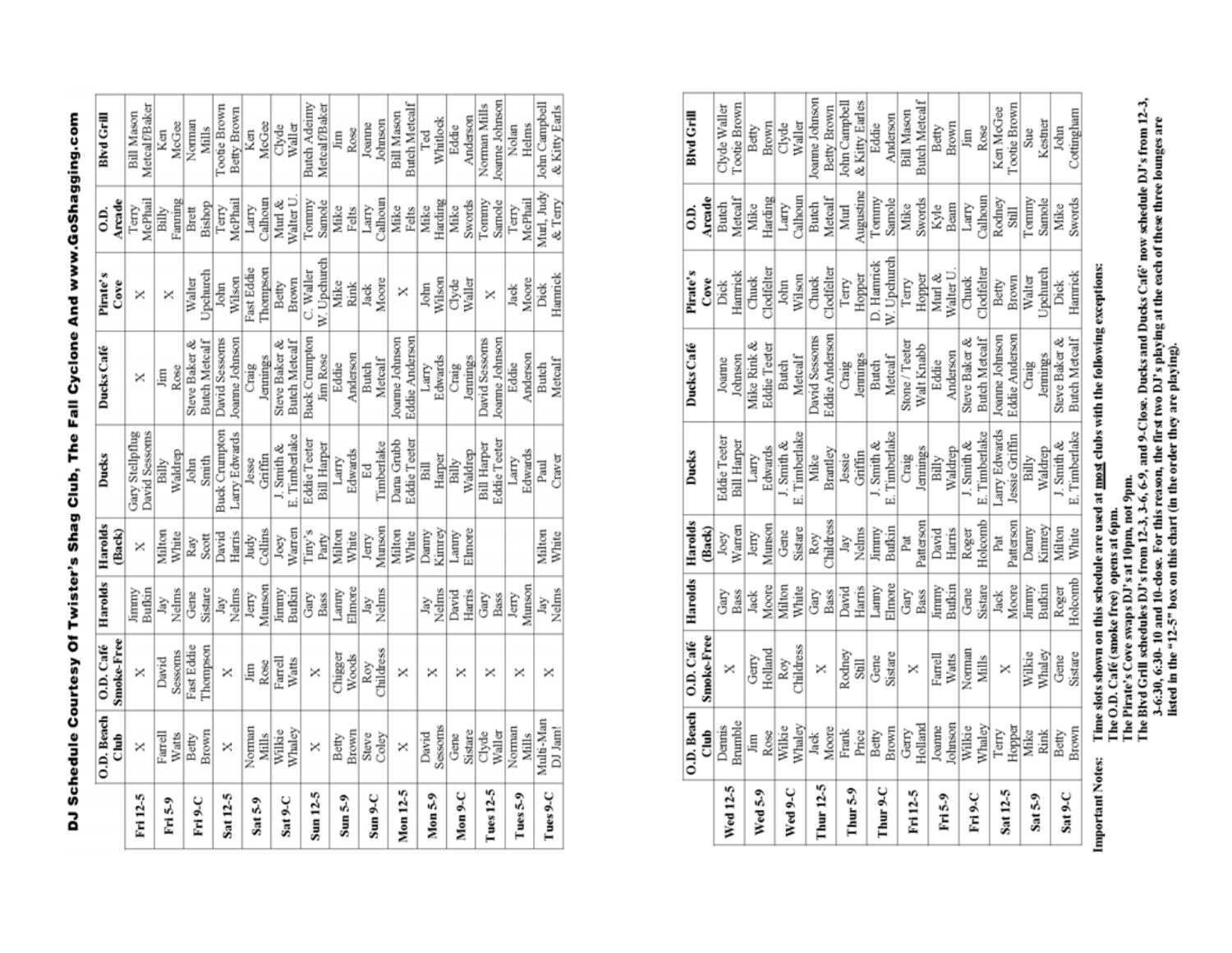#### PITTSBURGH AREA JITTERBUG CLUB'S ANNUAL

Conneaut Lake Beach Bash

#### August 7-8, 2010 at Conneaut Lake Park

Guest DJ's: Wilkie Whaley and Mike Rink And Conneaut Lake's Donnie the Doo Wop DJ Club DJ"S: DJ Bugger, Radio Rich, George Lambl, DJ Ron, Germany and Uncle Billy Stettmier

#### **Party Hours**

Friday 4pm-1am

Saturday Dance Workshops 10am-4pm, with special quest Denise Tunno Dancing 4pm-1am Our Party gives you a TREMENDOUS VALUE for \$60.00 FREE Hor d'ourves Friday 5:30 - 7:00 FREE Lunch Saturday 12:00 - 1:00 FREE Buffet Dinner Sat. 6:30 - 8:00 NO FOOD OR DRINKS ALLOWED TO BE BROUGHT INTO DOCKSIDE BALLROOM!

#### Where to Stay

Hotel Conneaut 814-382-5115 40 rooms with a/c & internet wireless Note: You must mention the PAJC Conneaut Lake Beach Bash when calling to make your reservations. Check www.cipconnegut.com for room rates

For Information and directions, visit www.pittsburghareajitterbugclub.com or Email us at pajitterbugclub@apl.com or call Sandy @ 412-551-0830 or Pete @ 724-668-7383

| We are pleased to announce   |  |
|------------------------------|--|
| The PAJC Party Patron for    |  |
| \$20.00 a business card size |  |
| ad or for \$2.00 your name   |  |
| will appear in the Connecut  |  |
| Lake Beach Bash Brochure     |  |
| and a portion of your Patron |  |
| money will go to the         |  |
| Conneaut Institute and be    |  |
| designated for Conneaut      |  |
| Lake Park preservation.      |  |

Tickets are \$60.00 if postmarked before June 15th. Then \$70,00 after Evening Dance Tickets after 8pm Friday and/or Saturday for \$15.00 each night

#### **PLEASE PRINT**

| Address:            |  |
|---------------------|--|
|                     |  |
| Club Affiliation:   |  |
| Phone: -            |  |
| Full Email Address: |  |

Mail to PAJC, 1120 Cedar Blvd., Pittsburgh, PA 15228. Include a self-addressed stamped envelope or \$1,00 S&H. Limited number of tickets available. ORDER YOURS TODAY!

## **Beckley Area Shag Club's** 16<sup>th</sup> Annual Mountain Boogie Walk May 14-15th, 2010

Hern's Hangar Airport Road Exit 125B off I-64E, Beaver, WV

DI's - The Booger Brothers: Ed Timberlake & John Smith **Instructors: Brennar Goree & Torri Smith** 

www.brennarandtorri.com

Exhibitions both Friday & Saturday Nights by Brennar & Torri Saturday at 11:00 is a FREE WORKSHOP that you will not want to miss

#### Tickets are \$55 - 1 day tickets will not be sold

Get yours early - This party always sells out! Free soft drinks, beer and set-ups provided along with Anget® Natural Spring Water ----BYOB----- 2,400 Square Foot Masters Dance Floor

Friday \*7:30 pm to 1 am -Sandwiches- Late night coffee & doughnuts - 50/50 drawing Saturday 11:00 am \*Shag workshop - Pizza served following the workshop 6:30 pm \*Catered Buffet Dinner by Harmony Café 11:30 pm \*Doughnuts and coffee with 50/50 drawing -Dancing until 1 am

>>>>>There will be no Sunday morning activities>>>>>

[Reservations: Sleep Inn/Beaver \$60/night 888-259-8545 Ask for "shag club rate"] The Sleep Inn is located 1 mile from the Hangar & a shuttle will run every 15 minutes between the Hangar and Sleep Inn on Friday and Saturday nights only \*\*\*\*Special room requests (kings, non-smoking, etc.) are limited due to the size of the Sleep Inn. Alternate hotel available upon request by calling Karen Callahan at 800-294-0855. Send check to: Beckley Area Shag Club, P.O. Box 395, Beckley, WV 25802

#### Enclose a self-addressed, stamped envelope

Contacts: Charlie Cline @ 304-228-9938 cwcline@suddenlink.net Karen Callahan @ 800-294-0855 email: shagbasc@earthlink.net or karen.callahan@alleghenvproducts.com www.beckleyshagclub.com

No Refunds but tickets are transferable

Name(s)

**BASC Mountain Boogie Walk 2010** 

Shag Club

Address

e-mail address: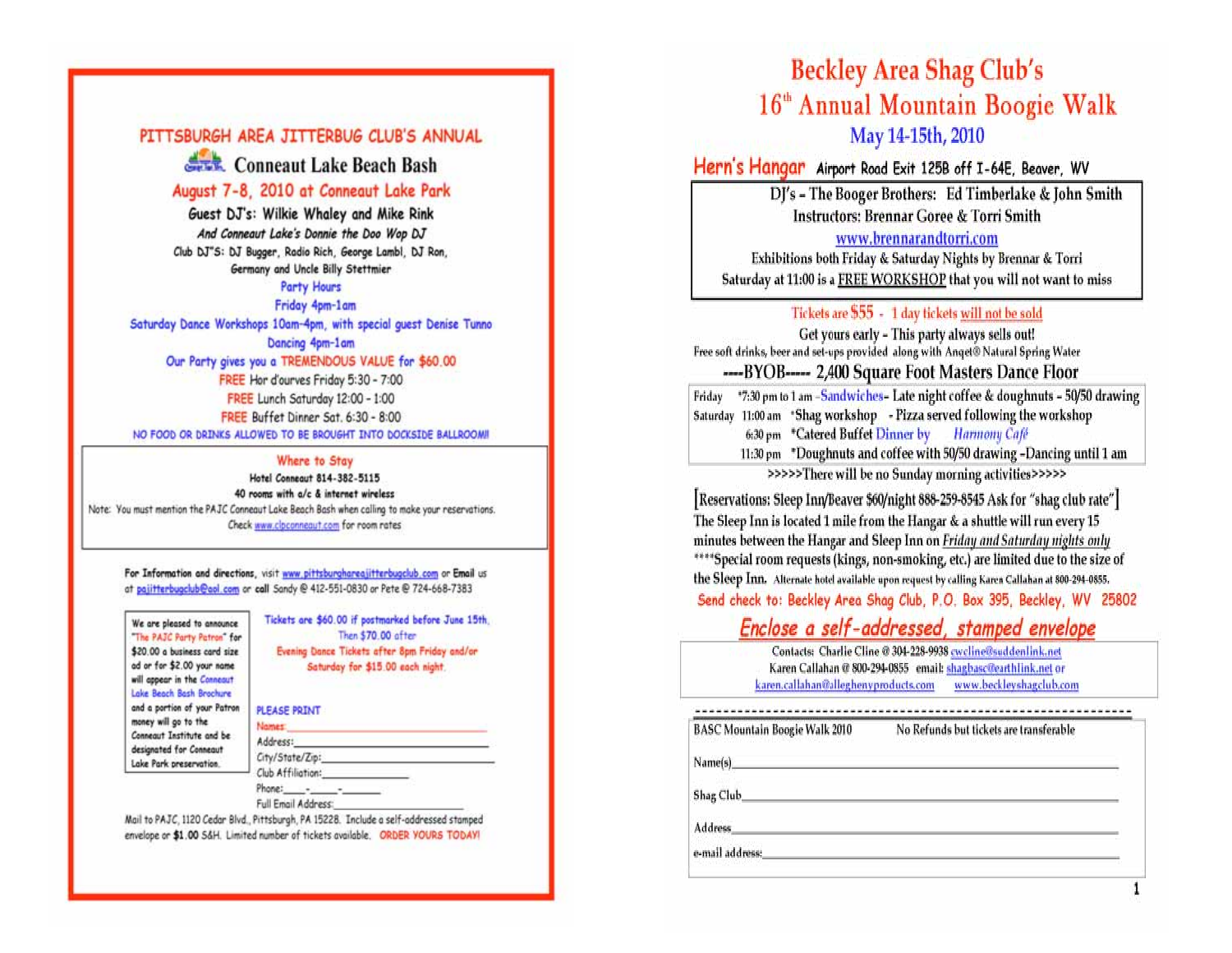## **Upcoming Member Birthdays**

| <b>Bob Rea</b>        | 04/09 | Cindy Rea             | 05/06 |
|-----------------------|-------|-----------------------|-------|
| Teresa Sloop          | 04/12 | Debbie Ford           | 05/07 |
| Dennis Kerr           | 04/16 | <b>Sandy Hayes</b>    | 05/10 |
| Rees Brody            | 04/18 | <b>Charles Orange</b> | 05/12 |
| Allen Brown           | 04/19 | <b>Betsy Chapman</b>  | 05/14 |
| <b>Beth Wetherbee</b> | 04/21 | <b>Jeff Firestone</b> | 05/15 |
| <b>Raymond Clark</b>  | 04/23 | <b>Charles Munday</b> | 05/20 |
| <b>Rick Thompson</b>  | 04/26 | <b>Barb Cella</b>     | 05/21 |
| Georgia Mastin        | 04/29 | Roger Lemmond         | 05/21 |
| <b>Rick White</b>     | 05/01 | <b>Frances Smith</b>  | 05/21 |
| Charlene Bianculli    | 05/02 | Jim Horton            | 05/31 |

## **Happy Birthday Teresa**

**… my "first lady" and dance partner.** 

**Love, Khris** 

## **Condo for** *Sale* **At North Myrtle Beach**

**Walk to the clubs! Sandwedge Unit 203, 201 N. Hillside Drive. Two blocks from Main Street and a block and a half from the ocean. Two bedrooms, two baths, sleeps 6. Fully furnished. Call today and move in by SOS. Contact Vicky Tesh, First Carolinas Realty, 843-902-4305.** 

## **Condo For** *Rent* **At North Myrtle Beach**

*Save Big Renting Directly From A TSC Member/Owner!* 

**Nice 2 bedroom, 2 bath unit. Sleeps 6. Front & rear decks. Non-Smoking unit with 3 TV's, 3 DVD players, VCR, wireless internet, outside jacuzzi, pool and much more. This unit is on the 1St Floor, one block from the water.** 

**Email pnc8701@aol.com to see photos, rates and availability, or afternoons & evenings call 704-827-4055.** 



We Have It All... Rooms, Food, Beverages, DJ's, Live Entertainment And More! Party Inside, Or Outside On The Deck. Our Upstairs Lounge Is Even Smoke-Free!



#### X ..... Cut This Out So You Will Know Which Of Your Favorite DJ's Or Artists Are Playing .

Wednes Thursd

| joy Live Entertainment in<br>e World Famous Spanish<br>alleon. Doors open, and<br>U's start at 6:30. Bands<br>art at 8pm. DJ's play after |  |
|-------------------------------------------------------------------------------------------------------------------------------------------|--|
| the bands perform, too!                                                                                                                   |  |

| Friday              | <b>Rick Strickland Band</b>                |
|---------------------|--------------------------------------------|
| Saturday            | Diedra and The Ruff Pro Sand & DaddyO's    |
| Sunday              | The Band Of Oz and New CD Release Party    |
| Monday              | The Holiday Band                           |
| Toesday             | <b>The Entertainers</b>                    |
| Vednesday           | <b>The Embers</b>                          |
| Thursday            | Legends Of The Beach                       |
| Friday              | New Music Release Party With The Holiday 1 |
| <b>Cash profits</b> | Tommy Black & Blooz                        |

**O.D. BEACH CLUB** 

**O.D. CAFÉ \* SMOKE-FREE \*** 

|           | Noon-5pm DJ           | 5-9pm DJ             | 9pm-Close DJ         |           | 6-9pm DJ                           | 9pm-Close DJ         |
|-----------|-----------------------|----------------------|----------------------|-----------|------------------------------------|----------------------|
| Friday    |                       | <b>Farrell Watts</b> | <b>Betty Brown</b>   | Friday    | <b>David Sessoms</b>               | <b>Fast Eddie T.</b> |
| Saturday  |                       | <b>Norman Mills</b>  | <b>Wilkie Whaley</b> | Saturday  | <b>Jim Rose</b>                    | <b>Farrell Watts</b> |
| Sunday    |                       | <b>Betty Brown</b>   | <b>Steve Coley</b>   | Sunday    | <b>Chigger Woods Roy Childress</b> |                      |
| Monday    |                       | <b>David Sessoms</b> | Gene Sistare         | Monday    |                                    |                      |
| Tuesday   | Civde Waller          | Norman Mills         | Multi-DJ Jam         | Tuesday   |                                    |                      |
| Wednesday | <b>Dennis Brumble</b> | <b>Jim Rose</b>      | <b>Wilkie Whaley</b> | Wednesday | Gerry Holland                      | <b>Roy Childress</b> |
| Thursday  | <b>Jack Moore</b>     | <b>Frank Price</b>   | <b>Betty Brown</b>   | Thursday  | <b>Rodney Still</b>                | <b>Gene Sistare</b>  |
| Friday    | Gerry Holland         | Joanne Johnson       | <b>Wilkie Whaley</b> | Friday    | <b>Farrell Watts</b>               | <b>Norman Mills</b>  |
| Saturday  | <b>Terry Hopper</b>   | <b>Mike Rink</b>     | <b>Betty Brown</b>   | Saturday  | <b>Wilkie Whaley</b>               | <b>Gene Sistare</b>  |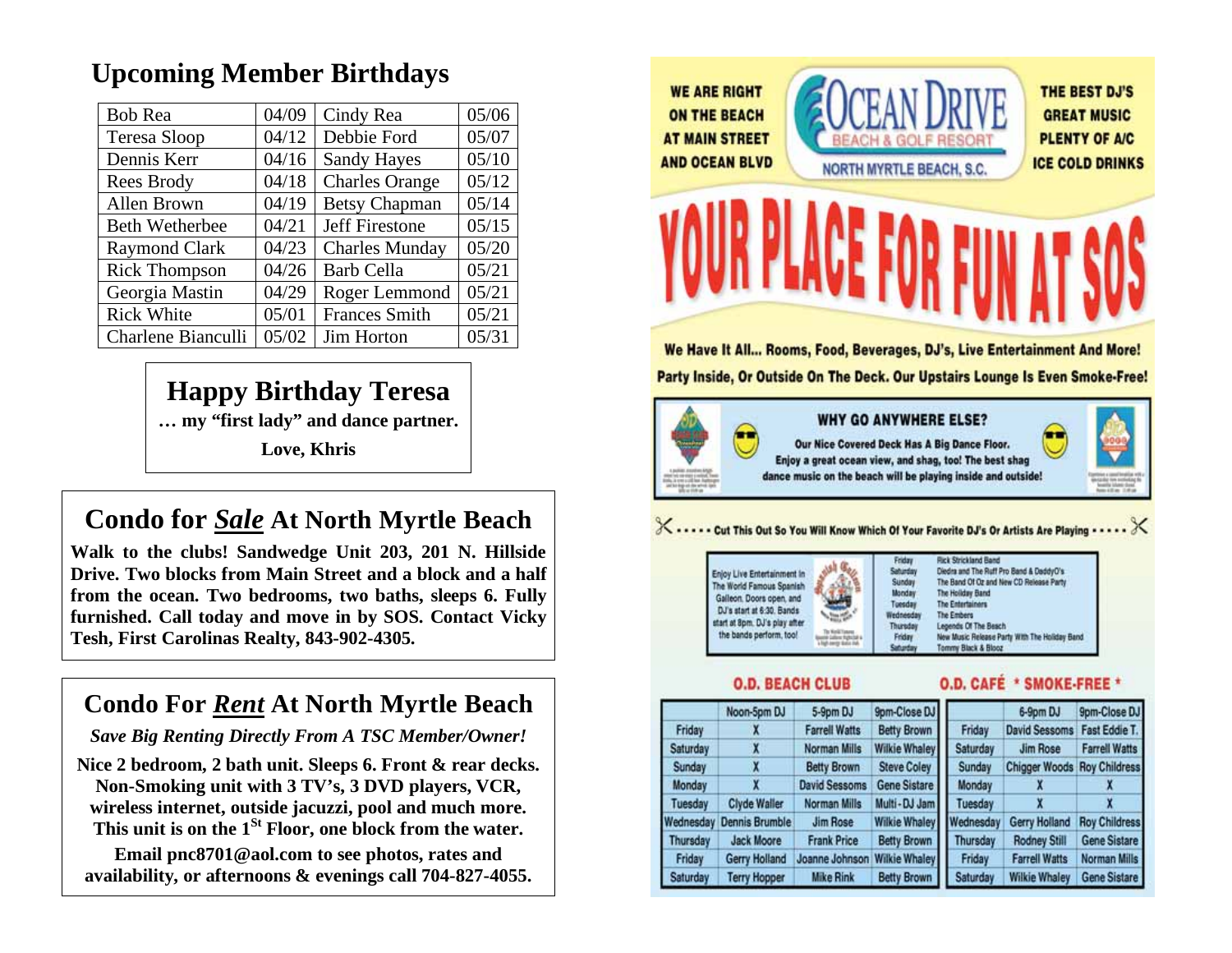## **A Great Weekend Of Shag Dancing**

#### By John Finney

I spent a lot of time at North Myrtle Beach during my college years and always liked watching shag dancing. Finally about four years ago, I decided to jump in with both left feet and do my best to learn how to dance. I am glad to say it was a lot easier than I expected and I'm glad I found the courage to do it. Thanks to many of you for helping me :)

Shag Dancing has been around this part of the country since back in the 50's and early 60's. In fact Myrtle Beach, in my honest opinion, became famous because of the dance.

Without shag dancing there's really not a lot left besides the beach, the ocean, and a bunch of fried seafood joints. When you go to North Myrtle Beach (NMB), expect to see someone dancing to shag music at almost any place at Ocean Drive.

Over the past four years I have had the opportunity to learn about the history of the shag dance. I have also become familiar with many of the great shag dancers of yesteryear as well as today.

One of the cool things about the dance is that you will see young kids, teens (juniors), college kids, young adults, middle age, and elderly dancers.

Everyone that dances to shag understands that if the dance is to survive, it must be passed down to new generations. There are even organizations like the Keepers of the Dance, Junior Shaggers Association, Foundation for Junior Shaggers and others that focus on passing the dance down to the younger generations. (TSC and its members are great supporters of the juniors.)

Jennifer and I were invited to come down to North Myrtle Beach recently to attend the 2010 National Shag Dance Championship (NSDC). This event has been going on for 27 straight years. This year it was held at the Spanish Galleon.

Knowing that this was the heart of shag central, we couldn't resist.

We were told to expect to see the best shag dancers in the country. And let me tell you, we were not let down one bit.

We were totally blown away watching the juniors dance. There must have been 7 to 8 young junior couples in Junior 1 and 12 or more couples in the Junior 2 division. These kids came from as far away as California.

I truly believe that the junior dancers are a huge reason that the venue was slammed full of audience members. The place was packed for three nights straight from 6:30 to 11pm just to watch the great dancing. The crowd couldn't help but erupt in applause and standing ovations after watching the juniors dance. This alone made our weekend, even before we got to see the remaining dancers.

\*\*\* Major kudos to all of the professional dance instructors that take their time and have the patience to work with the juniors. \*\*\*

The three nights were also packed with non-pro, professional, and past pro dancers. Some of the great dancers there included: Sam West & Leslie Jennings, Earl & Beverly Robinson, Don Bunn & Debbie Peterson, Charlie Womble and Jackie McGee, Grayson Smith and Jessica McAlhany, Jason & Holly Cagle, Jaff Hargett and Nicki Kontoulas, Rusty and Donna Hosaflook, Alan Stokes and Cameron Davis, Danny Johnson and Melissa Calabrese, and many more.

If you would like to read more about the Shag Nationals, see the winners from each Division, or perhaps plan a trip there next year, you should check out the Shag Nationals website.

The address is: http://www.ShagNationals.com.

We had a really great experience watching all of the great dancing at this event. The volunteers that work so hard to host the event did a wonderful job. We are looking forward to the 28th Shag Nationals in 2011 and we hope to see more Twister's Shag Club members there next year.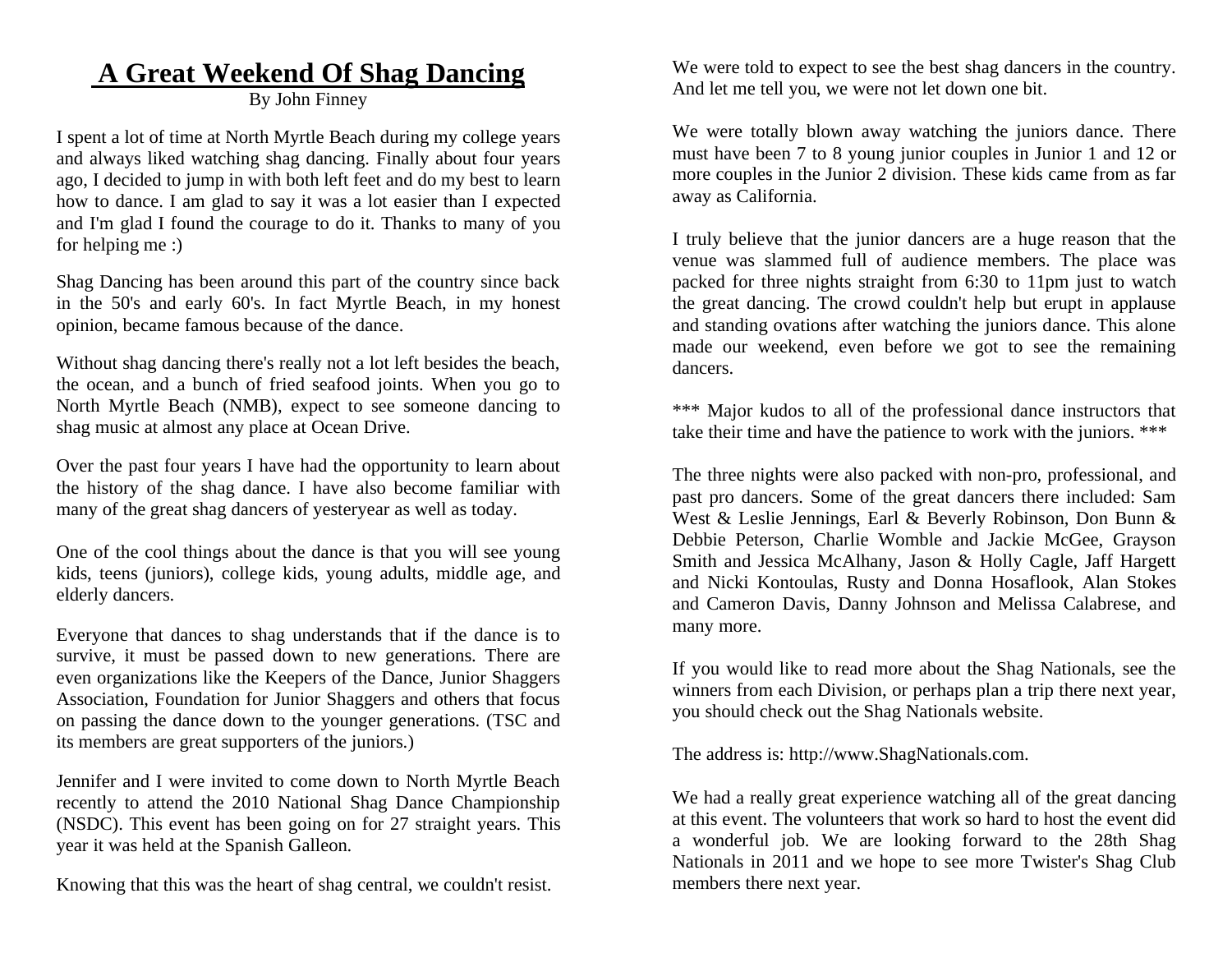## **More Feedback About Our Party**

*Notes from TSC member Ray Clark:* 

I heard the President of a shag club on NC coast say, "This is the first workshop that I have been to that we were served steaks instead of sandwiches. We have really enjoyed ourselves. Thank you for a wonderful meeting."

#### *And a little humor from Ray:*

When I was working the bar. A lady walked up to my area and said, "I would like Vodka. Do you have any Red Bull for mixer?" I asked Roger about the Red Bull mixer and Roger said we didn't have any Red Bull. I told the lady no, and asked if there was anything else she would like and she said no, and used orange juice for mixer. I kept wondering after she walked away if her husband or boyfriend was a member of the Professional Bull Riders Association.

*From David Mitchell, President, Smoky Mtn. Shaggers* 

Thanks for your hard work. The workshop was excellent. The food was great and the yacht trip a good addition. Again thanks to all.

*From Ronnie Gregory, SOS Board Member* 

Just a note to thank all of your club members for such a great Workshop. We greatly appreciated all your efforts and appreciated all your hard work and devotion. Again, you have made it a special event for special people. Thanks again. You guys are truly "The Fun Bunch".

#### *From Foster McKinny, SOS Treasurer*

I just wanted to drop you a line and let you know how much Teri and I enjoyed the party. Man it was organized from the dotted "I' to the crossed "T". That has got to be the best party of them all.

## **SOS Parade Entry**

Don't forget to join all your fellow TSC members at our "club vehicle". We'll be at the staging area around 11am to put banners and other items on our entry. We also hope to have music.

Please wear a red or white TSC dress shirt or T-shirt.

The parade is the last Saturday of SOS. So, we'll be heading to the O.D. Resort for a Tea Party soon after the parade is over!

## **We will have some space saved for you in the next issue!**

**Send us your memories or your impressions of any TSC event. We want to hear from you.** 

**Don't worry, you don't have to be a great writer. So please send in something before it's too late!** 

## **New Member Profile**

By Tommy & Wilma Laws

We welcome Jeannie Barfield, from Statesville, NC to TSC. Jeannie enjoys gardening, dancing, and bird watching. She has a dog and a cat and enjoys wildlife and outdoor activities. She is an avid football and NASCAR fan. Jeannie has one son and daughter, and a grandson. She has always enjoyed all types of dancing and had an interest in the Shag Dance, but had never taken lessons to actually learn the steps. Jeannie was introduced to the Twister's group by Joyce Stroud and others that had taken our classes in the past. She joined the club because of the friendly members, and the many activities the club does. We are happy to have Jeannie as a member of "The Fun Bunch".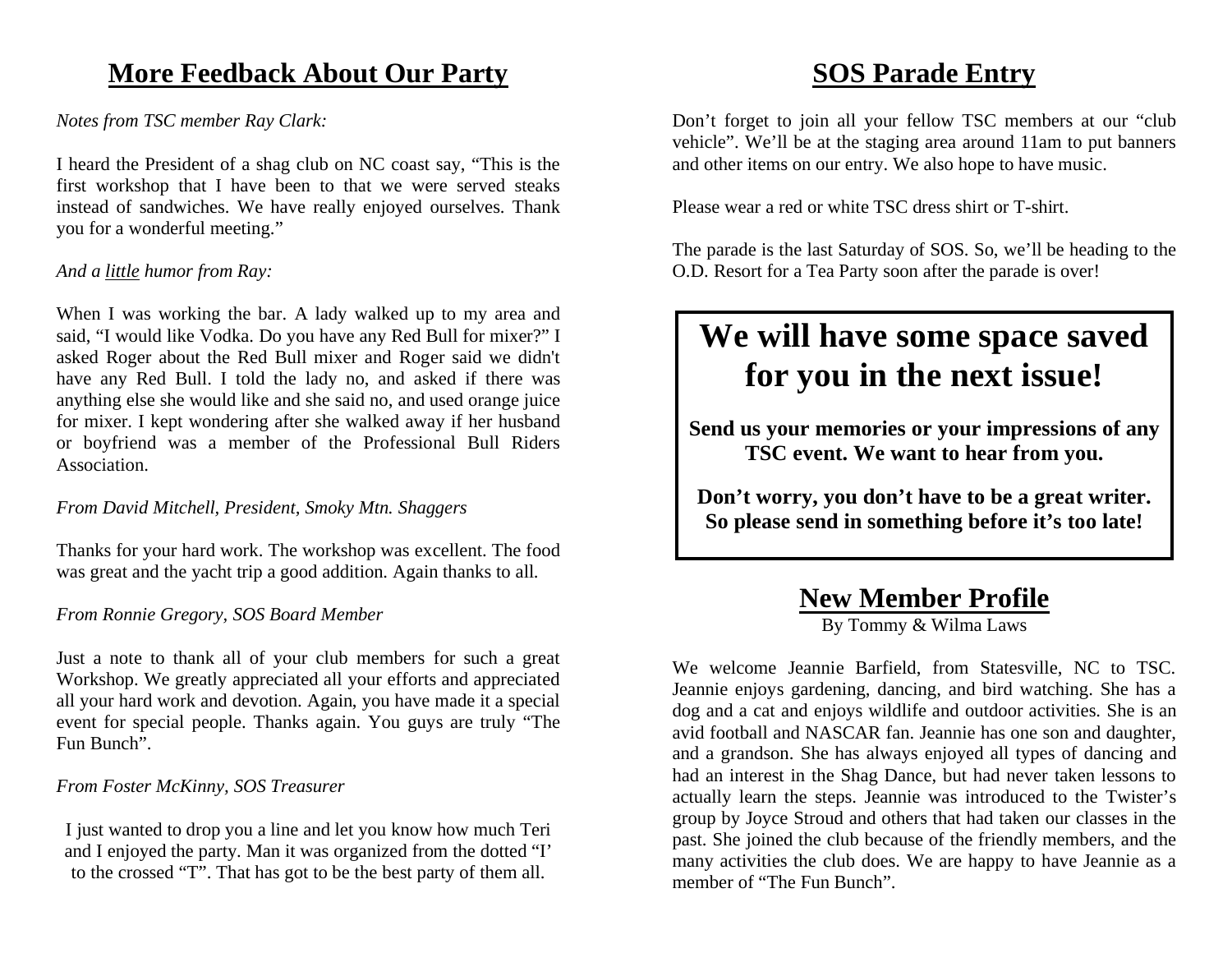## **Bowling 101**

By Peggy Cavin

We recently enjoyed our yearly bowling outing at NorthCross Lanes in Huntersville. We had 16 members show up to play, and others to cheer us on. It was a rainy day and bowling was a lot better choice than sitting around at home doing nothing.

I don't think I'll ever get the hang of bowling. Although I've tried, it seems every time I see other TSC members roll up with those fancy bowling cases on wheels that hold their own ball and shoes inside, I get this sinking feeling that I'll be "low man on the totem pole". I figure that bowling is like golf; either you've got it or you don't and you either like it or you don't. Me, I don't have it, but I truly try to like it.

I usually get a lot of help and encouragement from my fellow teammates. But it's just not the same as knowing how to play the game and how to play it well. All in all, it really was a fun day. But maybe by next year, I'll get some professional help!

I will admit that I do have my own bowling shoes. But they weren't actually purchased with bowling in mind. I bought them as a comfortable shoe with a leather bottom to dance in. I thought, if Geoff Burdick can to it, just maybe I can, too.

The shoes certainly did not help my bowling ability. Maybe I'll buy the bowling ball and that will do the trick the next time we all hit the alley for some Fun Bunch good times.

#### **The Jello Shooter** By Jim Horton

Since we have become involved in shag dancing, we have learned about jello shooters. I do not remember which party it was where we first tasted our first jello shooter, but I know I liked them. I remember that Mike and Peggy had some, and Chuck and Sandra had some at a party. Thanks guys for inspiring us. As the saying goes, " there is always room for jello", right ?

I know several different people had made them and we always enjoyed them. So Ann and I have gotten into the habit of making them to take to parties around the area. We take them to the places where they are allowed, that is. (There are certain laws to follow.)

Sometimes we hear people say they cannot do a jello shooter because it will make them drunk. We do not believe that. Actually jello shooters are good for you. The jello is good for your fingernails. It make them stronger. Plus the way we make them, we put in additional gelatin. It helps them set up a little firmer.

When you break down the ingredients, there is actually not that much alcohol in a singe jello shooter. We use one cup of hot water and one cup of alcohol.. A small box of jello makes about 25 shots. In a cup of alcohol there are 8 ounces. So that means 25 divided into 8 oz comes to about a third of an ounce of alcohol per shooter. So it would take three jello shooters to make an ounce of alcohol. The amount of alcohol in most mixed drinks is about  $1\frac{1}{2}$  ounces. That means it would take about five jello shooters to equal a mixed drink. So the next time you get a chance to have a jello shooter, remember you can have five without any problem.

Then there is the other aspect of jello shooters. What flavor to make? In the spring and summer Jello brand makes a margarita flavor gelatin mix. How cool is that? Go online and Google jello shooters. You'll be amazed at how many recipes there are.

There are all of the individual flavors, then the combinations of flavors and alcohols. We even make a cherry jello shooter with maraschino cherries with the stems. I think that is cool looking. It comes with a little handle. Or you can just use cherries without the stems. Hey, I just had an idea. You could soak the cherries in an alcohol, like vodka. Then, put them in the jello shooter. Would you consider this a double shot? I think we should try it anyway.

So the next time you get a chance to have a jello shooter, remember that they are good for your finger nails and you can have at least five of them with no problem. It is all of the other stuff you drink that is a problem.